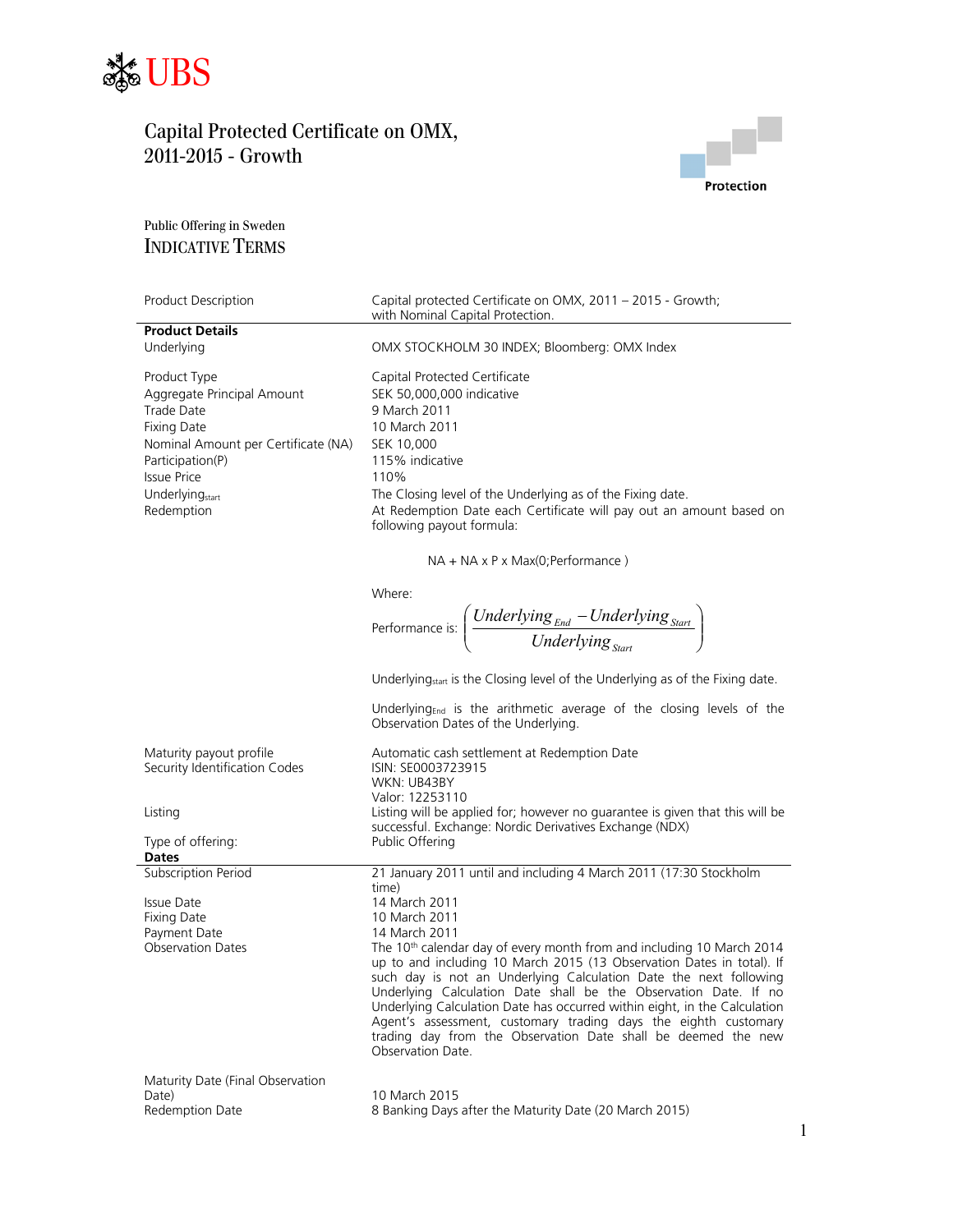



### Public Offering in Sweden INDICATIVE TERMS

Business Day Convention "Banking Day" means Frankfurt, London, New York and Stockholm business days.

| <b>General Information</b> |                                                                                                                                        |
|----------------------------|----------------------------------------------------------------------------------------------------------------------------------------|
| <b>Issuer</b>              | UBS AG, Jersey Branch                                                                                                                  |
| Rating                     | $Aa3/A+/A+$                                                                                                                            |
| Lead Manager               | UBS Limited, London                                                                                                                    |
| Trading                    | UBS will, under normal market conditions and on a best effort basis,<br>provide a secondary market with a bid/offer spread of 1%-point |
| Sales Restrictions         | U.S.A; U.S Persons / U.K.                                                                                                              |
| Clearing                   | Euroclear Sweden AB                                                                                                                    |
| Governing Law              | German Law                                                                                                                             |
| Contact person UBS         | Mårten Grebäck 0046 8 453 73 95                                                                                                        |
|                            | Carl Fredrik Pollack 0046 8 453 73 18                                                                                                  |

#### **Index Disclaimer**

Nasdaq®, OMX®, OMXS30™ and OMXS30 Index™, are registered trademarks and trade names of The NASDAQ OMX Group, Inc. (which with its affiliates is referred to as the "Corporations") and are licensed for use by UBS AG. The Product(s) have not been passed on by the Corporations as to their legality or suitability. The Product(s) are not issued, endorsed, sold, or promoted by the Corporations. **THE CORPORATIONS MAKE NO WARRANTIES AND BEAR NO LIABILITY WITH RESPECT TO THE PRODUCT(S).**

**This Product does not represent a participation in any of the collective investment schemes pursuant to Art. 7 ss of the Swiss Federal Act on Collective Investment Schemes (CISA) and thus does not require an authorisation of the Swiss Financial Market Supervisory Authority (FINMA). Therefore, investors in this Product are not eligible for the specific investor protection under the CISA.** 

#### **Selling Restrictions**

**Any Product purchased by any person for resale may not be offered in any jurisdiction in circumstances that would result in the Issuer or the Offeror being obliged to register any further prospectus or corresponding document relating to the Certificates in that jurisdiction.** 

**Holders of this Product are advised to read the selling restrictions described more fully in the relevant prospectus or information memorandum of this Product. The restrictions listed below must not be taken as definitive guidance as to whether this Product can be sold in a jurisdiction. Holders of this Product should seek specific advice before on-selling it.** 

**The contents of this document have not been reviewed by any regulatory authority in Hong Kong. Investors are advised to exercise caution in relation to any offer. If an investor is in any doubt about any of the contents of this document, the investor should obtain independent professional advice.** 

#### **This is a structured product which involves derivatives. Do not invest in it unless you fully understand and are willing to assume the risks associated with it.**

**Europe** - For EEA jurisdictions (EU member states plus Norway, Iceland and Liechtenstein) that have implemented the EU Prospectus Directive, the Final Terms and Base Prospectus for these Securities qualify as a prospectus published in accordance with the requirements of the EU Prospectus Directive. However, unless and until a prospectus has been published in accordance with the requirements of the EU Directive and passported into the relevant jurisdiction, these Securities may not be offered or sold other than 1) in minimum denominations of, or total consideration per investor of at least, EUR 50,000 (or equivalent in other currencies) or 2) only to Qualified Investors; and/or (aggregated for all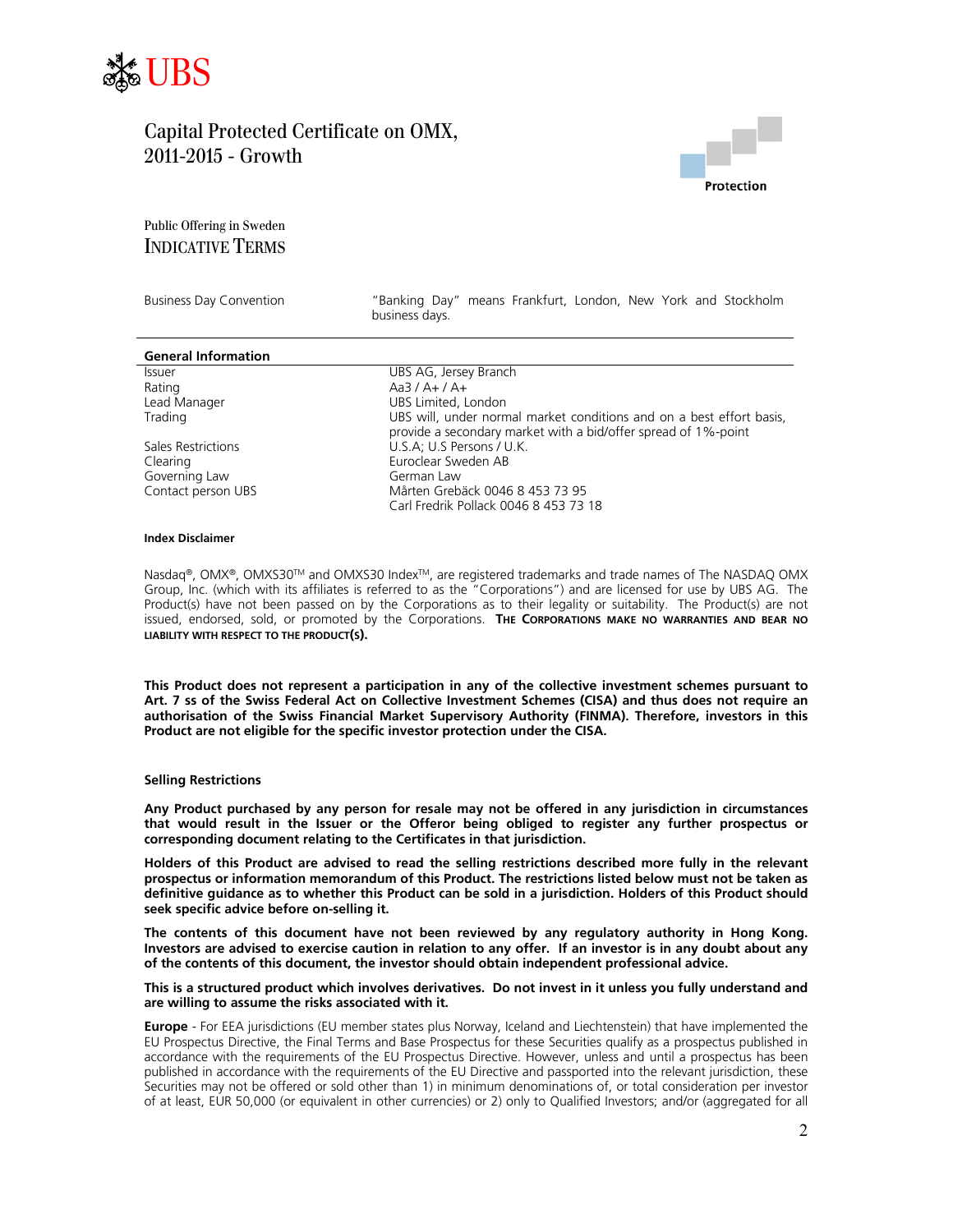



Public Offering in Sweden INDICATIVE TERMS

distributors) to less than 100 offerees that are not Qualified Investors per EEA jurisdiction. A "Qualified Investor" is a legal entity that (i) is authorised or regulated to operate in the financial markets or has the sole purpose to invest in securities; or (ii) meets two of the following three criteria (as shown in its last annual or consolidated accounts): (a) an average number of at least 250 employees during the last financial year; (b) a total balance sheet of more than EUR 43,000,000; and (c) an annual net turnover of more than EUR 50,000,000.

For EEA jurisdictions that have not implemented the EU Prospectus Directive, sales must be in compliance with the law of that jurisdiction.

**Hong Kong -** This Product has not been offered and sold, and each purchaser represents and agrees that it will not offer and sell the Product in Hong Kong, by means of any document, other than to persons whose ordinary business is to buy and sell shares or debentures, whether as principal or agent, or in circumstances which do not constitute an offer to the public within the meaning of the Companies Ordinance (Cap. 32) of Hong Kong or to "professional investors" within the meaning of the Securities and Futures Ordinance (Cap. 571) of Hong Kong and any rules made under that Ordinance, or in other circumstances which do not result in the document being a "prospectus" within the meaning of the Companies Ordinance. In relation to the issue of this Product, each purchaser represents and agrees that it has not issued and will not issue any advertisement, invitation or document relating to the Product, whether in Hong Kong or elsewhere, which is directed at, or the contents of which are likely to be accessed or read by, the public in Hong Kong (except if permitted to do so under the securities laws of Hong Kong) other than with respect to the Product which is or is intended to be disposed of only to persons outside Hong Kong or only to "professional investors" within the meaning of the Securities and Futures Ordinance and any rules made thereunder.

**Singapore** - This document has not been registered as a prospectus with the Monetary Authority of Singapore. Accordingly, this document and any other document or material in connection with the offer or sale, or invitation for subscription or purchase, of this Product may not be circulated or distributed, nor may this Product be offered or sold, or be made the subject of an invitation for subscription or purchase, whether directly or indirectly, to persons in Singapore other than (i) to an institutional investor under Section 274 of the Securities and Futures Act (Cap. 289) of Singapore ("SFA"), (ii) to a relevant person, or any person pursuant to Section 275(1A) of the SFA, and in accordance with the conditions, specified in Section 275 of the SFA or (iii) otherwise pursuant to, and in accordance with the conditions of, any other applicable provision of the SFA.

Where this Product is subscribed or purchased under Section 275 of the SFA by a relevant person which is:

(a) a corporation (which is not an accredited investor) the sole business of which is to hold investments and the entire share capital of which is owned by one or more individuals, each of whom is an accredited investor; or

(b) a trust (where the trustee is not an accredited investor) whose sole purpose is to hold investments and each beneficiary is an accredited investor,

the shares, debentures and units of shares and debentures of that corporation or the beneficiaries' rights and interest in that trust shall not be transferable for six months after that corporation or that trust has acquired the securities under Section 275 of the SFA except:

(1) to an institutional investor (for corporations, under Section 274 of the SFA) or to a relevant person, or to any person pursuant to an offer that is made on terms that such shares, debentures and units of shares and debentures of that corporation or such rights and interest in that trust are acquired at a consideration of not less than USD 200,000 (or its equivalent in a foreign currency) for each transaction, whether such amount is to be paid for in cash or by exchange of securities or other assets, and further for corporations, in accordance with the conditions specified in Section 275 of the SFA;

- (2) where no consideration is or will be given for the transfer; or  $(3)$  where the transfer is by operation of law.
- where the transfer is by operation of law.

**UK** - This Product should not be sold with a consideration of less than 50,000.00 EUR or equivalent.

**USA** - This Product may not be sold or offered within the United States or to U.S. persons

**This information is communicated by UBS AG and/or its affiliates ("UBS"). UBS may from time to time, as principal or agent, have positions in, or may buy or sell, or make a market in any securities, currencies, financial instruments or other assets underlying the transaction to which the termsheet relates. UBS may provide investment banking and other services to and/or have officers who serve as directors of the companies referred to in this term sheet. UBS's trading and/or hedging activities related to this transaction**